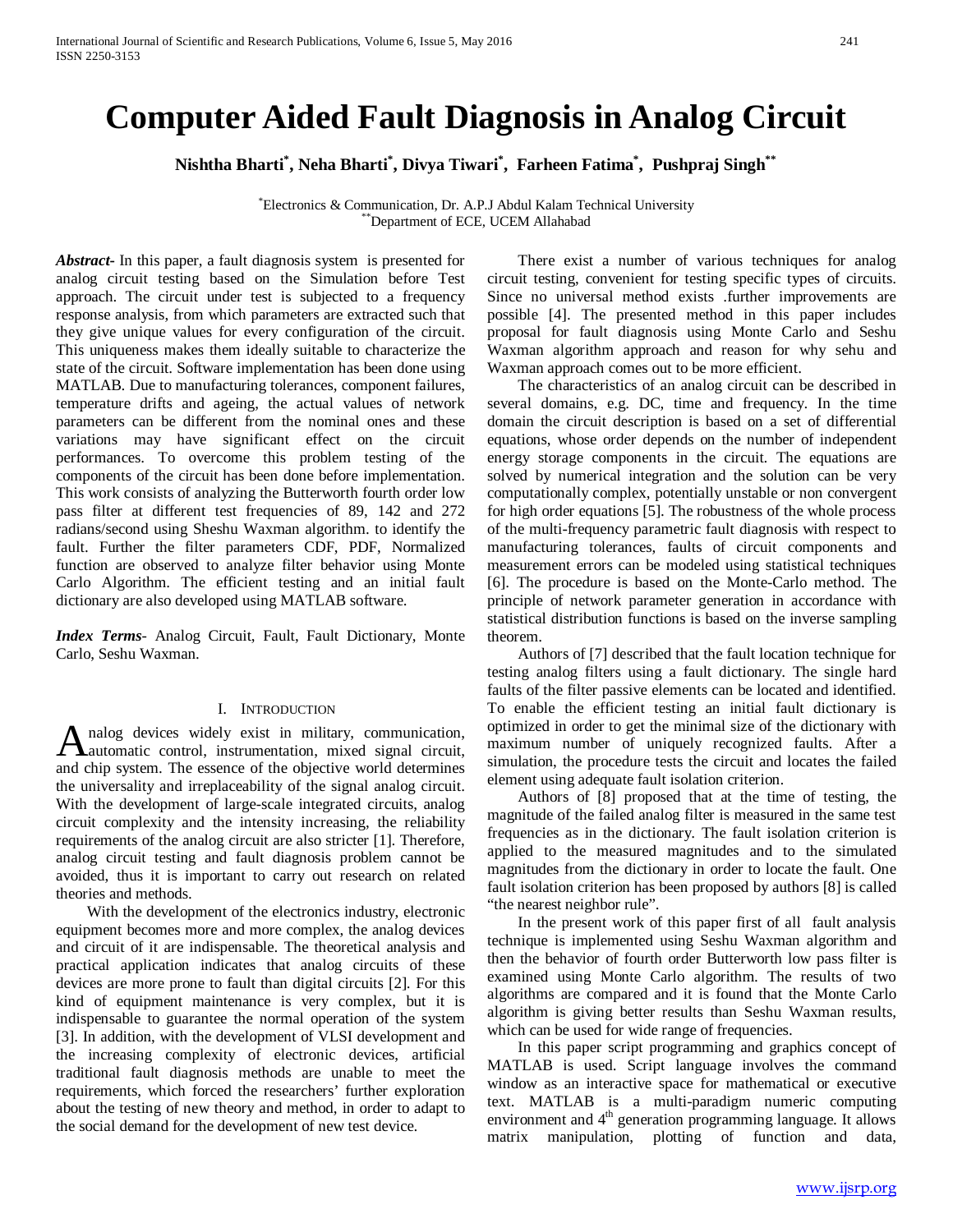International Journal of Scientific and Research Publications, Volume 6, Issue 5, May 2016 242 ISSN 2250-3153

implementation of algorithm. The MATLAB applications are increasing day by day.

#### II. FAULT DIAGNOSIS METHODOLOGY

 The complete system is developed using simulation and coding techniques, mentioned below..

**Step 1 :** The circuit is designed using the simulation technique.

**Step 2 :** The circuit is designed using coding. Coding for the circuit performance of Fourth order Butterworth filter is done using two different algorithms Seshu Waxman algorithm and Monte Carlo algorithms which are explained below.

Seshu Waxman algorithm -

- 1. Coding to obtain the Bode plot for the normalized condition.
- 2. Identification of fault ie. Checking for tolerance bound.
- 3. Applying open and short circuit condition ( ie. +50% in case of open circuit and -50% for short circuit)
- 4. Obtaining the nominal and faulty characteristics.
- 5. Obtained the error characteristic.

Monte Carlo algorithm -

### 6. Probability function is obtained using equation No. 1.

$$
\begin{array}{lll}\n & prnd &= & 1 & \text{exp} & \{-\frac{(prnd - \mu)^2}{2}\} \\
\hline\n\sigma \sqrt{2\pi} & & 2\sigma^2\n\end{array}
$$

where  $f(\gamma)$ *rnd*) is the probability density function,  $\gamma$ *rnd* is the *actual value of the normalized network parameter,*  $\mu$  *and*  $\sigma$  *are the distribution parameters, i.e. mean* and standard deviation.  $prnd = F-1(r)$ 

7. Cumulative distribution function (CDF) plot is obtained using equation No. 2.

8.  $r = 1/2[-1/\tau (1/prnd-1)+1] = F(prnd)$ **………………………..(2)**

9. Probability Distribution Function (PDF) plot is obtained using equation No. 3.

$$
(prnd) = F( prnd) = 1/2 \tau p2rnd
$$
  
.................(3)

## III. IMPLEMENTATION AND RESULT

The fourth order Butterworth low pass filter is designed using simulation as shown in figure 1.-



**Figure .1: Butterworth fourth order low pass filter simulated circuit**

 Using Seshu Waxman algorithm Normalized characteristic is shown in figure 2, Fault characteristic is shown in figure 3 and Error characteristic is shown in figure 4. The magnitude values in dBs at three different test frequencies are shown in table 1. M is the standard magnitude corresponding to 3 test frequencies 89, 142 and 272 radians / second. M1 to M14 are magnitudes corresponding to 3 test frequencies when values of resistances of filter are varied in a range of values.

| M              | 12.3635 | 9.3957  | 2.2664    |
|----------------|---------|---------|-----------|
| $\bf M1$       | 11.1269 | 7.3658  | $-0.6608$ |
| M <sub>2</sub> | 13.3198 | 11.3170 | 6.0058    |
| $\mathbf{M}3$  | 10.5955 | 7.6278  | 0.4985    |
| $\mathbf{M}4$  | 16.1840 | 13.2163 | 6.0870    |
| $\bf M5$       | 6.8553  | 3.8876  | $-3.2417$ |

#### **TABLE 1 Magnitude Table**

```
www.ijsrp.org
```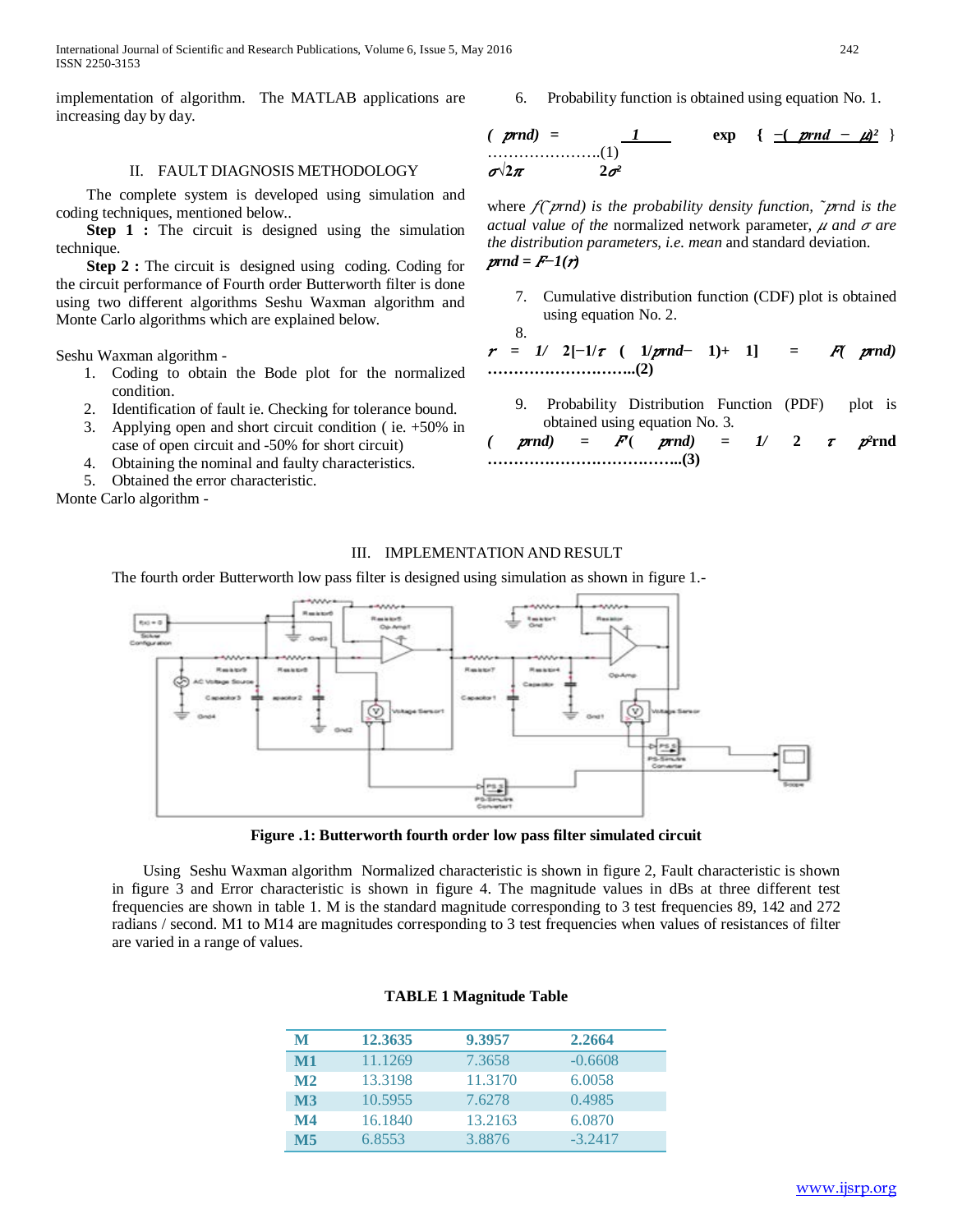International Journal of Scientific and Research Publications, Volume 6, Issue 5, May 2016 243 ISSN 2250-3153

| <b>M6</b>     | 9.5553  | 6.5876  | $-0.5417$ |
|---------------|---------|---------|-----------|
| $\mathbf{M}$  | 13.3198 | 11.3170 | 6.0058    |
| <b>M8</b>     | 11.1269 | 7.3658  | $-0.6608$ |
| $\mathbf{M9}$ | 13.3198 | 11.3170 | 6.0058    |
| <b>M10</b>    | 11.1269 | 7.3658  | $-0.6608$ |
| <b>M11</b>    | 32.5229 | 29.5551 | 22.4258   |
| M12           | 23.6316 | 20.6638 | 13.5345   |
| <b>M13</b>    | 4.9643  | 1.9966  | $-5.1327$ |
| <b>M14</b>    | 6.1136  | 3.1459  | $-3.9834$ |



Figure. 2 Normalized Characteristic



Figure. 3 Fault characteristic

Output  $H3 =$  8.751 -------------------------------

1.304e-12  $s^2 + 2.884e-06 s + 1$ 

Continuous-time transfer function.

Fig 5.1 Nominal Bode plot  $(4^{th}$  order butterworth filter

)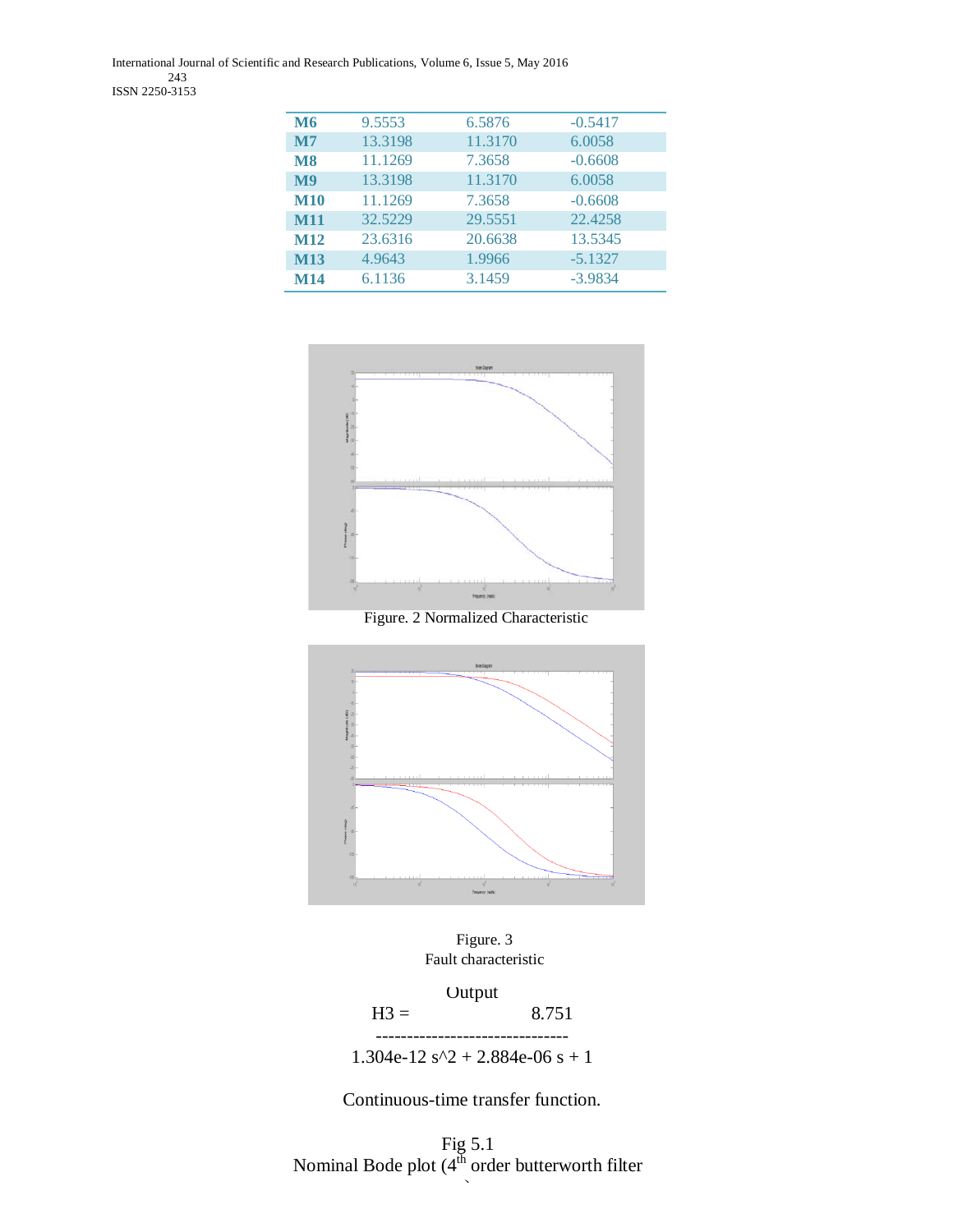International Journal of Scientific and Research Publications, Volume 6, Issue 5, May 2016 244 ISSN 2250-3153



**Figure. 4 Error Characteristic**

 At the time of testing the magnitude of the failed analog circuit is measured in the same test frequency as in dictionary, shown in TABLE 2. The table contains fault values for 3 test frequencies for the components (resistors and capacitors, different from standard values) used in 4<sup>th</sup> order Butterworth Filter considered for the present work.  $R_{1A_+}$  means resistance value above the standard value ( $R_{1A}$ ) and  $R_{1A_-}$  means, resistance value below the standard value  $(R<sub>1A</sub>)$ .

## **TABLE 2 Fault Dictionary Table**

| <b>Test Frequency</b> |           | 89(rad/sec)   | $142$ (rad/sec) | $272$ (rad/sec) |
|-----------------------|-----------|---------------|-----------------|-----------------|
| <b>Number</b>         | Fault     |               | Magnitude (db)  |                 |
| $\bf{0}$              | $R_{1A+}$ | $1.094E + 01$ | $7.09E + 00$    | $-1.01E+00$     |
| 1                     | $R_{1A}$  | $1.31E + 01$  | $1.13E + 01$    | $6.00E + 00$    |
| 2                     | $R_{2A+}$ | $1.094E + 01$ | $7.09E + 00$    | $-1.01E + 00$   |
| 3                     | $R_{2A}$  | $1.31E + 01$  | $1.13E + 01$    | $6.00E + 00$    |
| 4                     | $R_{3A+}$ | $10.59E + 00$ | $7.62E + 00$    | 4.98E-01        |
| 5                     | $R_{3A}$  | $1.61E + 01$  | 13.21E+00       | $6.08E + 00$    |
| 6                     | $R_{4A+}$ | 1.448E+01     | $11.51E + 00$   | $4.38E + 00$    |
| $\overline{7}$        | $R_{4A}$  | $9.55E + 00$  | $6.58E + 00$    | $-0.57E + 00$   |
| 8                     | $R_{1B+}$ | $1.094E + 01$ | $7.09E + 00$    | $-1.01E+00$     |
| 9                     | $R_{1B-}$ | $1.31E + 01$  | $1.13E + 00$    | $6.00E + 00$    |
| 10                    | $R_{2B+}$ | $1.094E + 01$ | $7.09E + 00$    | $-1.01E+00$     |
| 11                    | $R_{2B}$  | $1.31E + 01$  | $1.13E + 00$    | $6.00E + 00$    |
| 12                    | $R_{3B+}$ | $2.36E + 01$  | $2.06E + 01$    | $1.35E + 01$    |
| 13                    | $R_{3B}$  | $3.25E + 01$  | $2.95E + 01$    | $2.24E + 01$    |
| 14                    | $R_{4B+}$ | $6.11E + 01$  | $3.145E + 00$   | $-3.98E + 00$   |
| 15                    | $R_{4B}$  | $4.96E + 00$  | $1.99E + 00$    | $-5.12E + 00$   |
| 16                    | $C_{1A+}$ | $1.11E + 00$  | $7.36E + 00$    | $-0.66E + 01$   |
| 17                    | $C_{1A}$  | 13.31E+00     | $1.13E + 01$    | $0.6E + 01$     |
| 18                    | $C_{2A+}$ | $1.11E + 00$  | $7.36E + 00$    | $-0.66E + 01$   |
| 19                    | $C_{2A}$  | 13.31E+00     | $1.13E + 01$    | $0.6E + 01$     |
| 20                    | $C_{1B+}$ | $11.12E + 00$ | $7.36E + 00$    | $-6.6E + 01$    |
| 21                    | $C_{1B}$  | 13.31E+00     | $11.31E + 00$   | 6.01E-00        |
| 22                    | $C_{2B+}$ | $11.12E + 00$ | $7.36E + 00$    | 6.6E-01         |
| 23                    | $C_{2B}$  | 13.31E+00     | $11.31E + 00$   | $6.01E + 00$    |

 Using Monte Carlo algorithm CDF, PDF and probability function are plotted for the analysis of different components. The instance at which the density is high shows the high probability for fault condition. Nominal Bode plot is shown in figure 5, analysis of R1A is shown in figure 6, analysis of R2A is shown in figure 7, analysis of R3A is shown in figure 8, analysis of R4A is shown in figure 9 and analysis of C1A/C2A is shown in figure 10.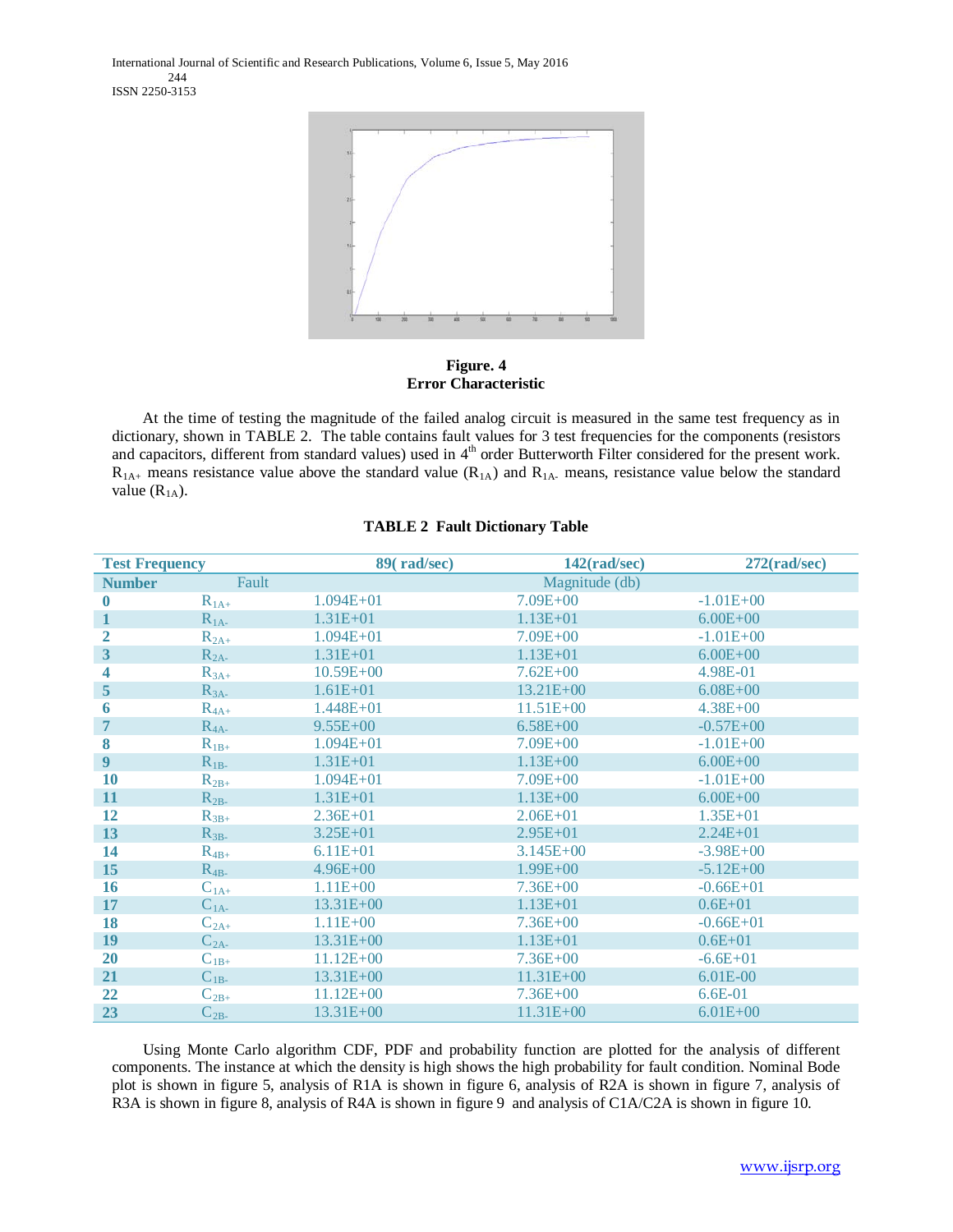International Journal of Scientific and Research Publications, Volume 6, Issue 5, May 2016 245 ISSN 2250-3153



Analysis for  $R4_A$ 

**Figure. 10** Analysis for C1<sub>A</sub> /C2<sub>A</sub>

## IV. CONCLUSION

 In this paper, fault dictionary technique are used which is a completely based on quantitative calculations. Fault dictionaries are very simple to apply, but they have certain limitation that need to be solved. One of the earliest techniques for fault definition is the seshu and Waxmann approach which varies the element +50% from its nominal. Seshu and Waxmann method is used for frequency selection process.

 Dealing with statistical modeling of fault diagnosis, the whole multi frequency parametric fault was implemented in the MATLAB program. The random process is simulated by the Monte Carlo method and the results are statistically evaluated. For generating random network parameters, the inverse sampling theorem can be used. The method can generate random data sets